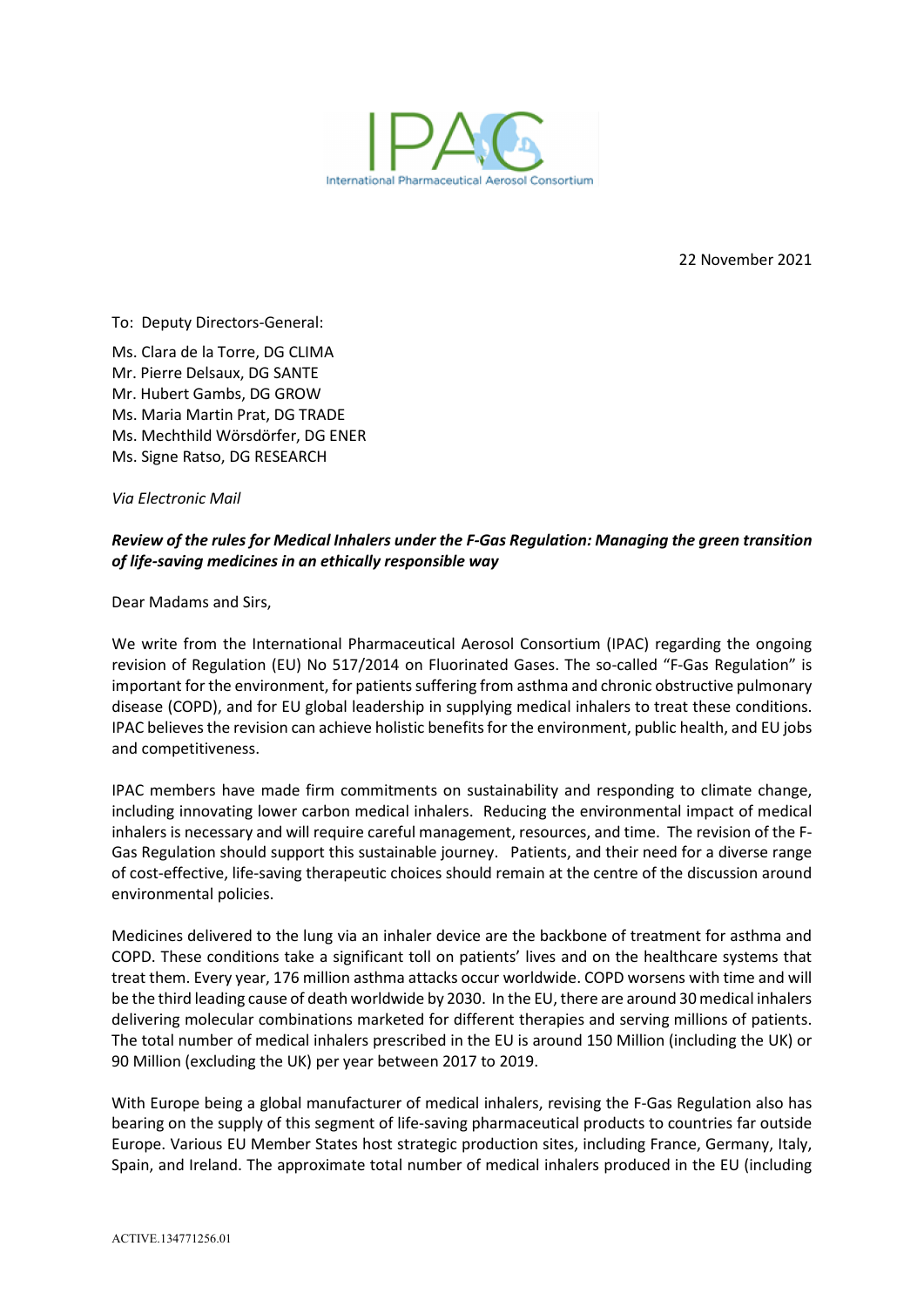the UK) is estimated to be between 300 to 400 Million in 2018. Approximately half of them get exported to the rest of the world. For example, EU-produced medical inhalers make up around half of all medical inhalers marketed in the US.

There are three major types of handheld inhalers: pressurised metered dose inhalers (pMDIs), dry powder inhalers (DPIs) and soft mist inhalers (SMIs). Pressurized MDIs deliver a range of medicines which are indispensable for specific patient groups. It is not a single product, but rather an extensive portfolio each with unique considerations. pMDIs rely on F-Gases as the propellant. Following significant product improvements in previous years, fugitive emissions account for < 0.1% of total EU greenhouse gas emissions. Going forward, a new generation of propellants with low global warming potential (GWP) have been identified. However, this does not mean that alternative next generation propellants are available today.

In the future, every product that uses a new propellant will require regulatory approval - by the European Medicines Agency or by EU national competent authorities for EU patients and by the competent regulatory agencies in all export markets for patients worldwide. Transition timelines will vary greatly per product and per market. There is no one-size-fits-all replacement for propellants with low GWP in medical inhalers.

Existing and ongoing innovative efforts offer significant promise for both patient care and environmental benefit. Any transition will require careful management, resources, and time. Ex-post efforts to modify the implementation deadlines of adopted legislation, such as currently in the case of the EU Regulations on medical and in-vitro diagnostic devices, illustrates the importance of carefully anticipating capacity bottlenecks and negative impact on patient access to life-saving treatments upfront. Similarly, a poorly managed transition between medical treatments could lead to worse health and environmental outcomes.

pMDIs are not a life-style choice, but a life-saving medicine. While we appreciate the intention of the F-Gas quota system to internalise the cost of climate change, we do not believe it is ethically justifiable to put life-saving medical uses of F-Gas in competition with other commercial uses. This could be to the detriment of patient access and treatment costs for already strained healthcare systems.

To avoid such a scenario without jeopardising the goals of the EU F-Gas Regulation, we encourage the European Commission to take the following measures:

- Sustain the existing medical exemption until at least 2030 to ensure that there are no unintended consequences or disruptions in supply.
- Involve the EMA and EU national competent authorities in a multi-stakeholder process to plan the regulatory processes for the approval of inhalers with low GWP.
- Avoid any de jure or de facto ban of propellants with high GWP in medical inhalers and protect the EU ability to manufacture inhalers with HFCs 134a and 227ea for export to patients in third countries with slower regulatory approval processes or different approaches to sectorial effort sharing under the Montreal Protocol.
- Maintain the existing export rules under Article 15 of the F-Gas Regulation to maintain the EU's position of a leading pharmaceuticals exporter by ring-fencing available F-Gas volumes for European patients from F-Gas quantities used in medical inhalers produced for export.